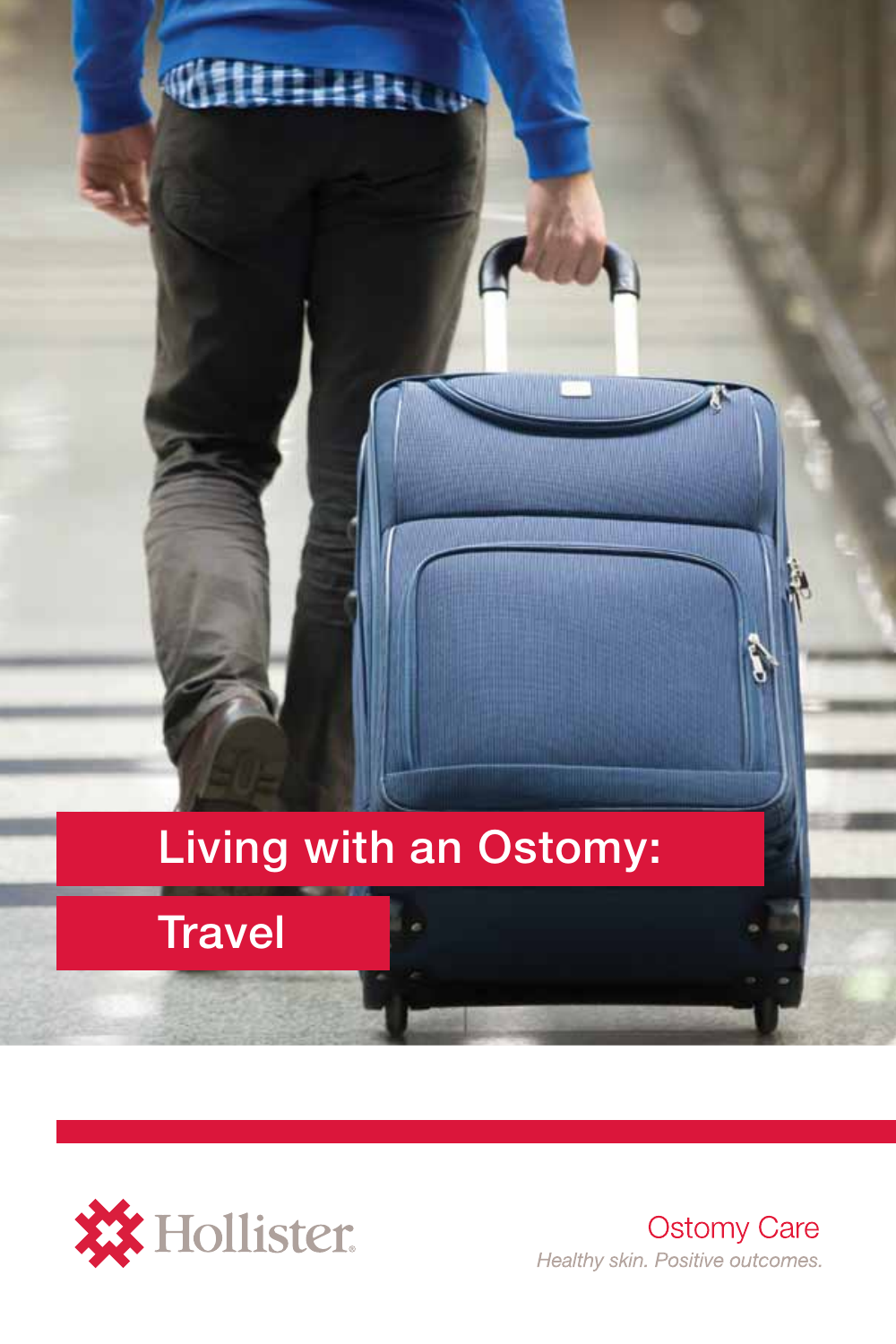

## Table of Contents

- 2 Getting prepared to travel
- 3 General travel guidelines
- 6 Air and road travel
- 9 Special considerations by type of stoma
- 10 Traveling with pouches and supplies
- 14 Recommendations for food, drink and clothing
- 17 Enjoying fitness activities and sports
- 18 Hollister Secure Start **Services**
- 20 Resources
- 22 Glossary
- 24 Ostomy product supplies

A glossary is included at the back of this booklet to help with some terms with which you may not be familiar.

Before your ostomy surgery, your life may have included traveling. This booklet can help you take the steps to enjoy a worry-free trip. The key is planning. If you plan and organize ahead of time, you can be sure you are prepared for the new situations you will encounter.

As you read and take note of the information and tips included here, you can anticipate traveling to a country you've always dreamed of, and resuming your regular travel plans near and far.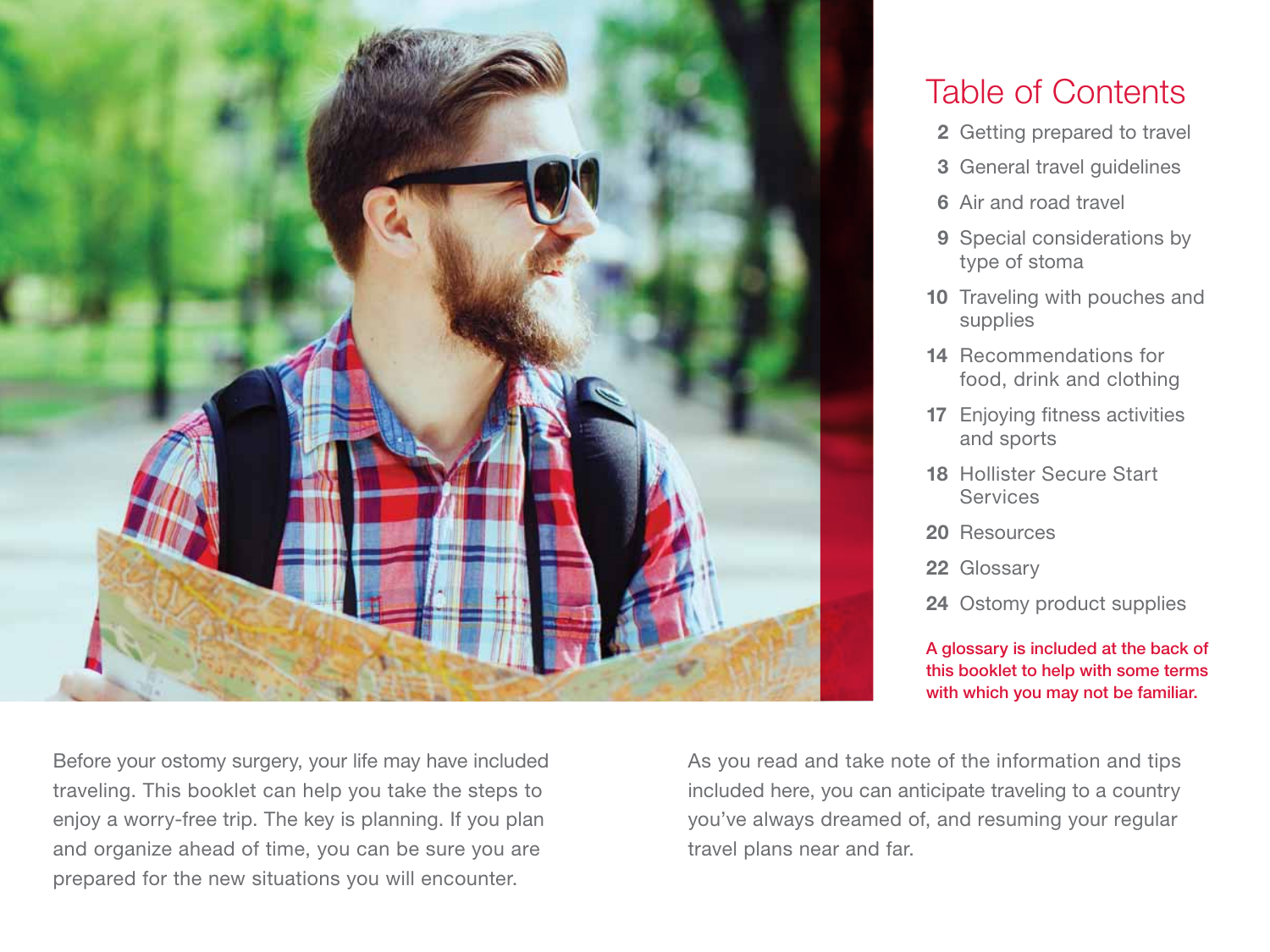

There is no reason why having a stoma should stop you from traveling anywhere in the world.

Many people with a stoma, particularly soon after the operation, can experience stress at the prospect of even the shortest journey. For example, they worry about not having access to a clean place to change a pouch, running out of or misplacing pouches or sleeping in an unfamiliar bedroom.

The following are general guidelines for things to consider before starting to travel. Of course, your requirements are specific to your situation and will depend on your unique preferences.

## General travel guidelines

It is only natural to feel apprehensive about traveling for the first time after your operation. You might want to start with short trips away from home to build up your confidence. Once reassured that your pouching system stays secure during normal day-to-day activities, you can start to venture farther.

A few days, or even weeks before departure, prepare a checklist of things to take with you. Keep track of your daily routine of pouch changes to remind yourself exactly what you need and use — pouches, skin barriers, pouching accessories, disposal bags and so on. Don't forget to take along different pouch lengths — perhaps a smaller one for sports activities or a bigger pouch for longer periods when pouch changes may be delayed.

Count the number of pouch changes you normally need to make, then double that number to make sure you have plenty of supplies and pouches on hand. That way, you will be ready for the unexpected — a delay in returning home, lost pouches, or changes in climate and environment that call for more pouch changes than usual.

In the event that you do need additional supplies while traveling, most manufacturers have products available around the world. Before you leave home, check to see where you can purchase new supplies in the areas where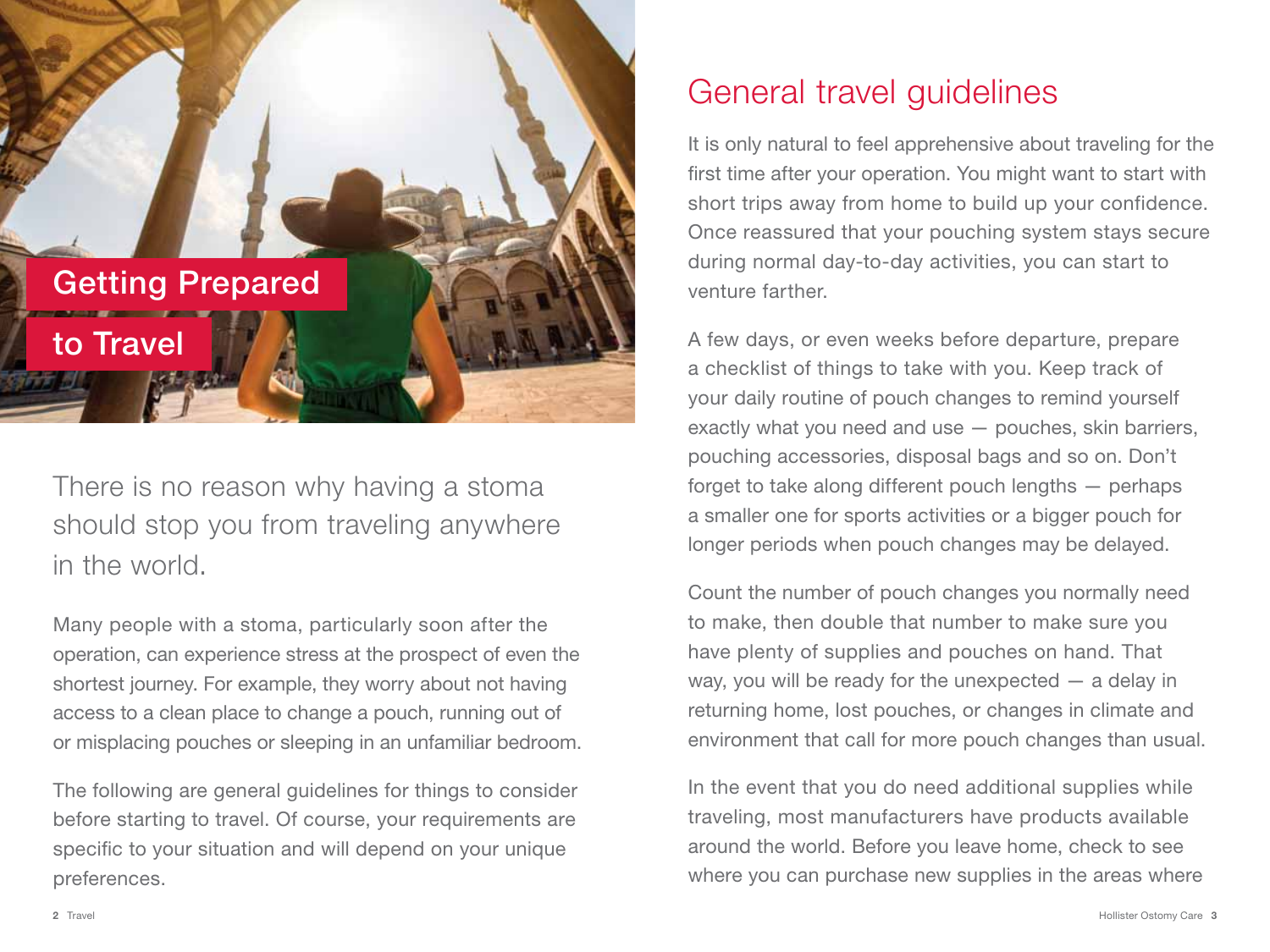you plan to travel. The United Ostomy Associations of America (UOAA) can also give you contacts of suppliers and manufacturers abroad.

TIP Calculate how many pouches you would normally need, then double that number to ensure you're prepared while on the go.

### Travel documents

When traveling abroad, you will naturally make sure that you have important papers such as a passport, tickets, visas, etc.

Other documents may also come in handy. A travel communication card is available from the UOAA and will help explain what your pouches, skin barriers, and medications are for, to help avoid extra questions at customs and/or security check points. The certificates are available in a variety of languages, which may be helpful should more supplies be required or medical recommendations needed while traveling abroad. It's also a good idea to have a letter from your healthcare professional explaining your medical condition.

You may also choose to purchase travel insurance to cover loss of luggage or money as well as cancellations.



Carefully check the insurance policy for guidelines around age limits or pre-existing medical conditions. If you are in doubt about whether you are fully covered, check with your insurance or travel agent.

Before you leave, find out how to obtain medical aid abroad and have emergency contacts available.

### Last-minute arrangements

You may be tempted to reduce the flow from your stoma while traveling by changing your regular eating or drinking routine. However, it is generally not recommended to vary your eating and drinking habits.

Some people find that changing their skin barrier and pouch before departure gives confidence and maximum security from the possibility of leaks.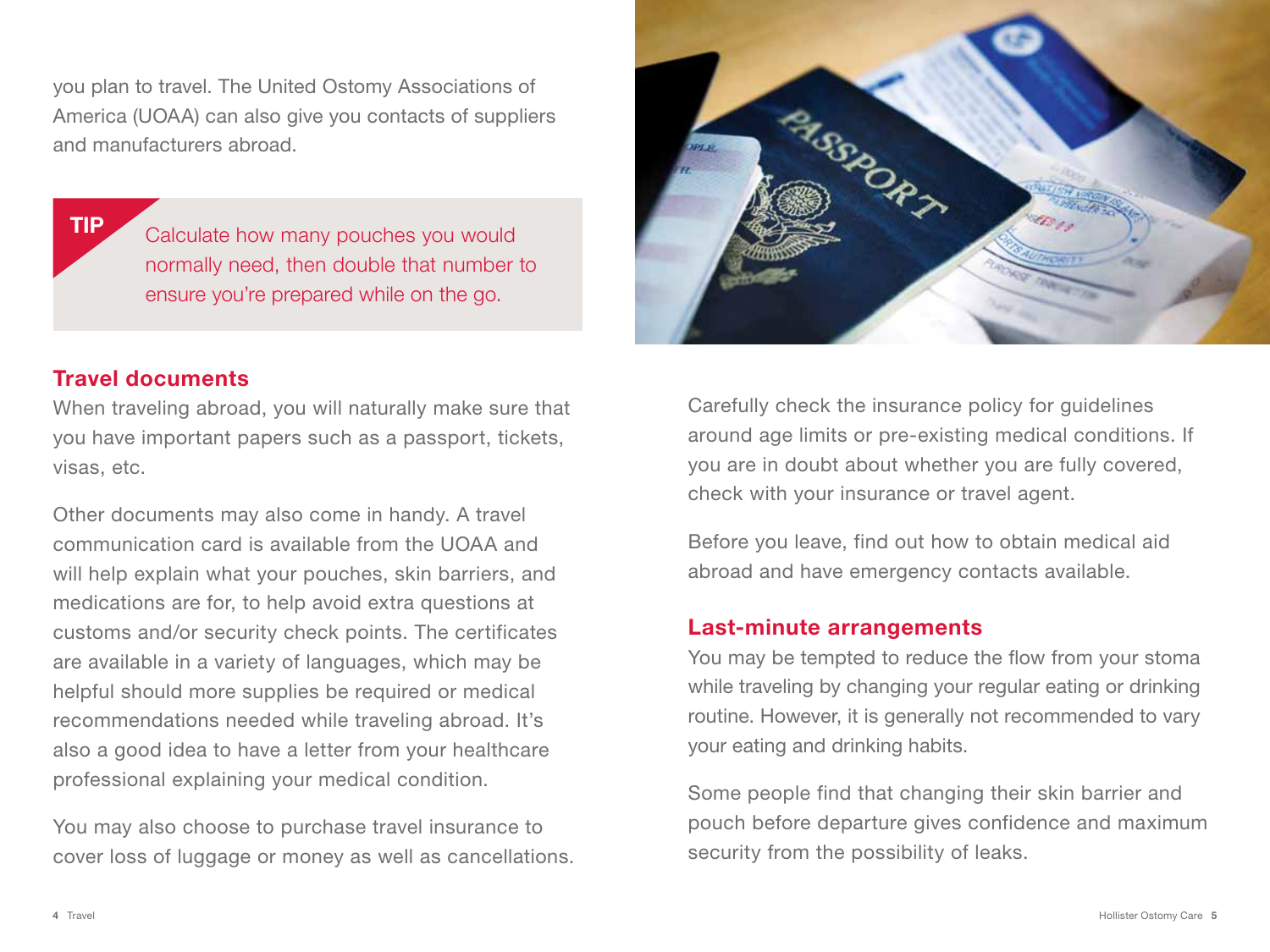## Air and road travel

Here are a few tips to make sure you are comfortable and prepared when you fly or take a trip by car, plane, or train.

## Weight limits

If you are traveling by air with a lot of supplies, check with the airline and TSA for the luggage weight allowance. Some airlines may offer special allowances for medical supplies.

## Forbidden items

Remember that International Air Transport Association (IATA) regulations forbid dangerous items on board. For example, ether, methylated spirits, or flammable aerosol adhesives and removers are not allowed because of a fire hazard. Scissors may not be allowed, so check with your airline or pre-cut your barriers before traveling.

### Pre-boarding security checks

Your carry-on luggage will be inspected at the security baggage check before boarding the aircraft. If you have any medications with you, have your healthcare professional prepare a card explaining that they are medical supplies. Some countries do not allow certain medications, such as codeine, to cross their borders.

You may be searched before boarding the aircraft, so be prepared to explain about your stoma. Travel cards for this are available from the UOAA.

## Using airplane toilets

During a long flight, there are times when many people want to use the toilet, perhaps after a meal. Keep your eyes open for a chance to use the toilet when most people are in their seats. You may want to request a seat that has easy access to the toilet.

## Car travel

Your car seat belt should sit across your hip bone and pelvis, not your abdomen and stoma. If you want to give your stoma extra protection from the strap, car accessory shops carry products that make seat belts more comfortable. An extension bracket can be fitted to lower the angle at which the belt crosses the body.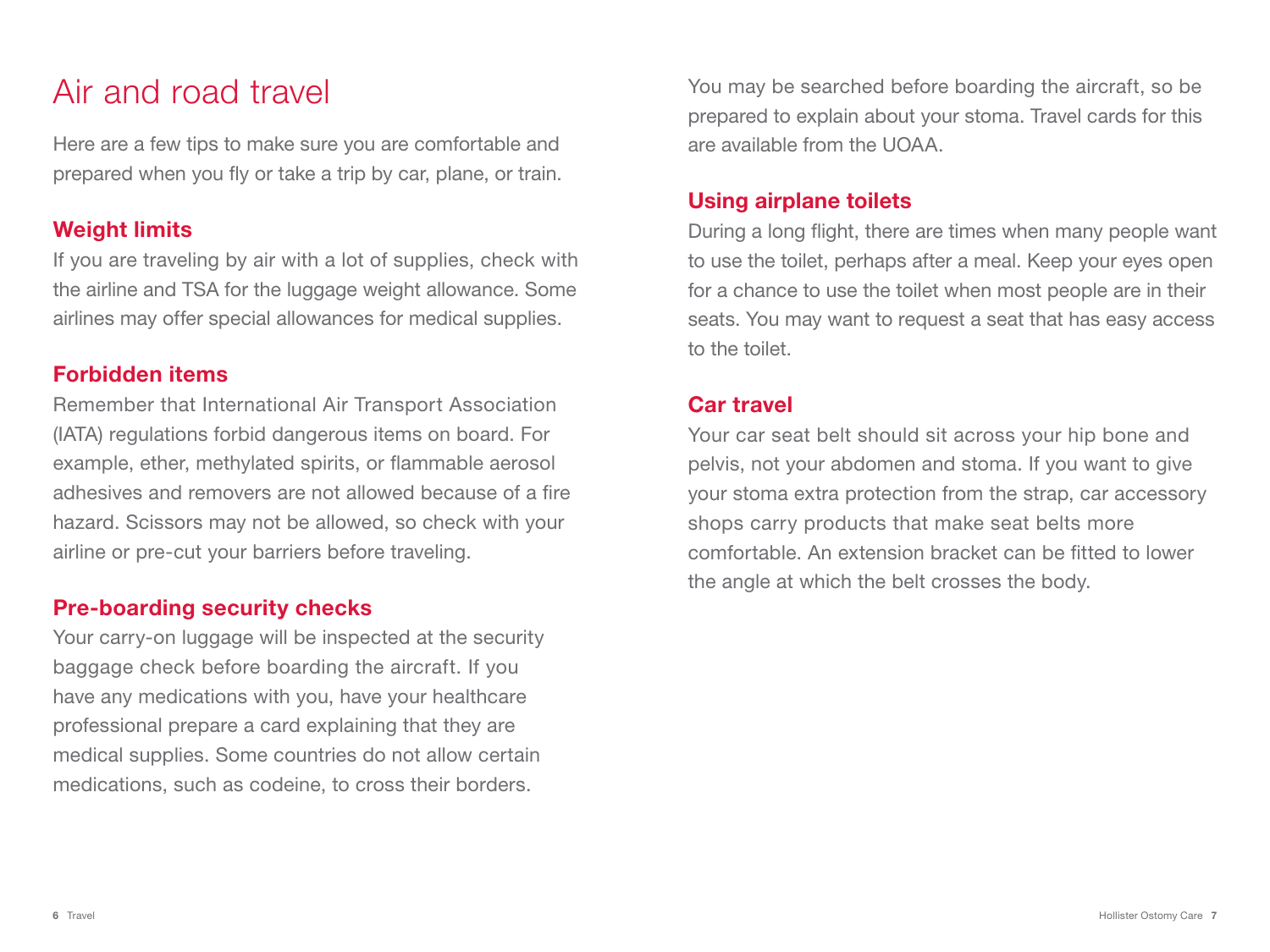## Special considerations for your stoma type

Depending on the type of surgery you have had, there may be additional ways to make sure you are comfortable and prepared.

### If you have an ileostomy

In hot climates, dehydration can be a problem. It is important to drink plenty of fluids to remain well hydrated.

## If you have a colostomy

A change in cabin pressure on a plane or change in diet can create gas for anyone. But it can be a particular problem for people with a colostomy. Avoid obvious things such as carbonated drinks, eating too quickly, foods that you know cause gas, or anything that causes you to swallow air.

You can also use a pouch with a filter, which has a small vent that slowly deodorizes gas, absorbs odor and releases the gas from the pouch.

## If you have a urostomy

If you will be in a hot climate, be sure to drink plenty of fluids to maintain your usual urine production so you are always flushing out your system.

Carefully maintain skin care around the stoma, especially in warm weather. If you begin to feel ill, do not wait to see your healthcare professional or WOC/ET nurse.

Consider taking an overnight drainage bag or leg bag with you. This can be especially useful when you have extended periods between pouch emptying.

TIP<br>Pack a separate, small travel kit containing supplies for a pouch change to make visits to the toilet simple and discreet.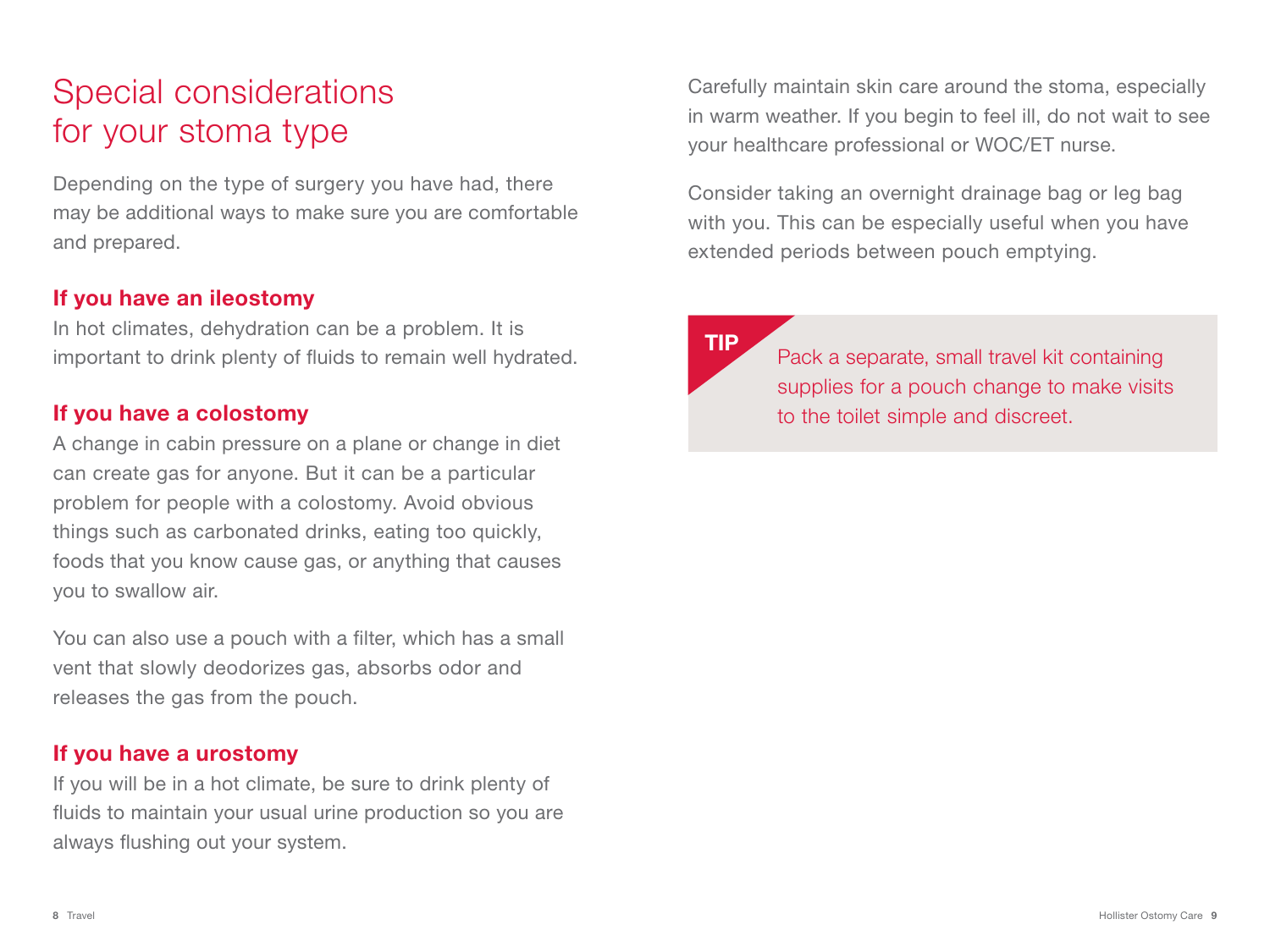Traveling with

Pouches and Supplies

Once you have prepared a travel checklist, packing equipment and pouches should be easy.

When you are at home, you probably keep most of your pouches and supplies together. For travel, you might want to consider dividing the items you will need and keep some in your carry-on bag. Put the rest in the luggage that you check with the airline or in the baggage of a traveling companion. That way, if one of the bags is lost, you still have supplies available in the other.

Your short-term needs should go in your carry-on luggage so they can remain with you at all times and are within easy reach. A separate, small travel kit containing items needed for a change of pouch should be kept in your carry-on luggage to make visits to the toilet simple and discreet.

Some airlines may not allow scissors on board the aircraft, even for ostomy products. So if you use a cut-tofit product, be sure you have enough pre-cut skin barriers on hand before reaching your destination. You can pack your scissors in your checked luggage. Check with your airline and current TSA regulations.

### Storage of ostomy products

Storage of ostomy products is also important. They should not get too warm while in transit. When traveling by car, especially in warm and humid climates, do not keep supplies in the trunk or glove compartment. These are often the hottest spots in the vehicle. A cooler may be a useful container to transport your pouches.

Most manufacturers provide guidelines for storage of ostomy products. This is especially useful when staying in hot climate locations. Bathrooms are often coolest and, as long as they are not too steamy, are probably the best places to keep your products.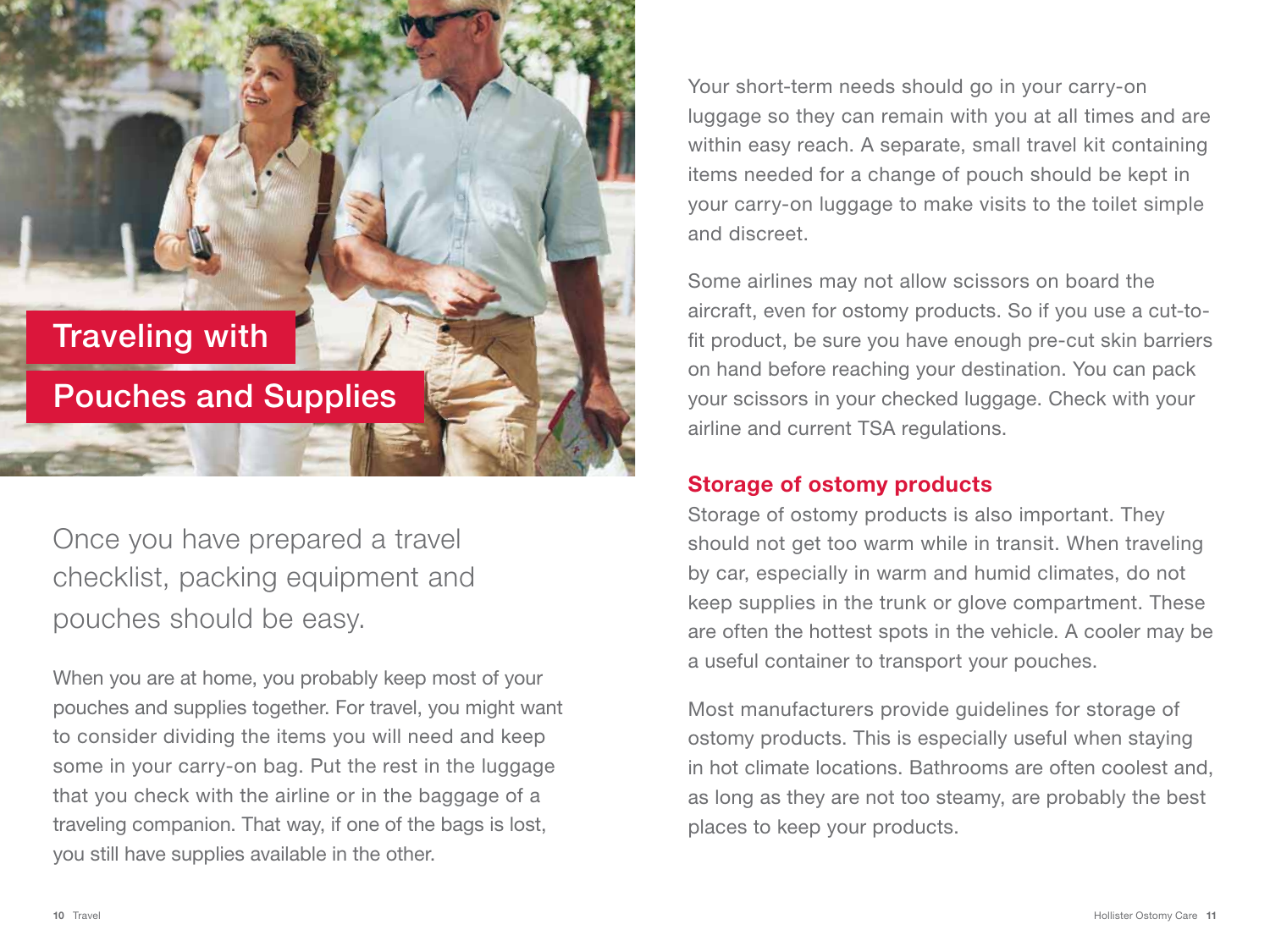### **Disposal**

Disposal of used stoma pouches should not be difficult if you make proper preparations. Before changing your pouch, check that the sink is not in a separate room from the toilet and that a means to dispose of the pouch is available.

Make sure your travel kit contains toilet paper to wrap up the used pouch, as well as plastic carrier bags to dispose of them at a convenient place and time. Diaper disposal bags that come pleasantly scented or storage or freezer bags make disposal of used pouches simple and discreet. Carry cleansing wipes to clean up any accidental mess.

### Overnight stays at hotels and homes

Staying overnight — whether at a friend's or family member's home, a hotel in your own country, or abroad — need not be a cause for concern or worry.

At home, everything you need is available and you can expect privacy. With good planning, you can have everything you need neatly packed in your travel kit.

If you are staying in the home of friends or family who may not be aware of your special needs, you may be surprised at how understanding they can be. Explain briefly about your stoma, and if possible, try to not use the bathroom when you might end up being rushed.



Before staying in a hotel at home or abroad, try to make sure you have a bathroom en-suite or attached to your room. That way, pouch changes can be made easily in private and at your leisure, at a time convenient for you.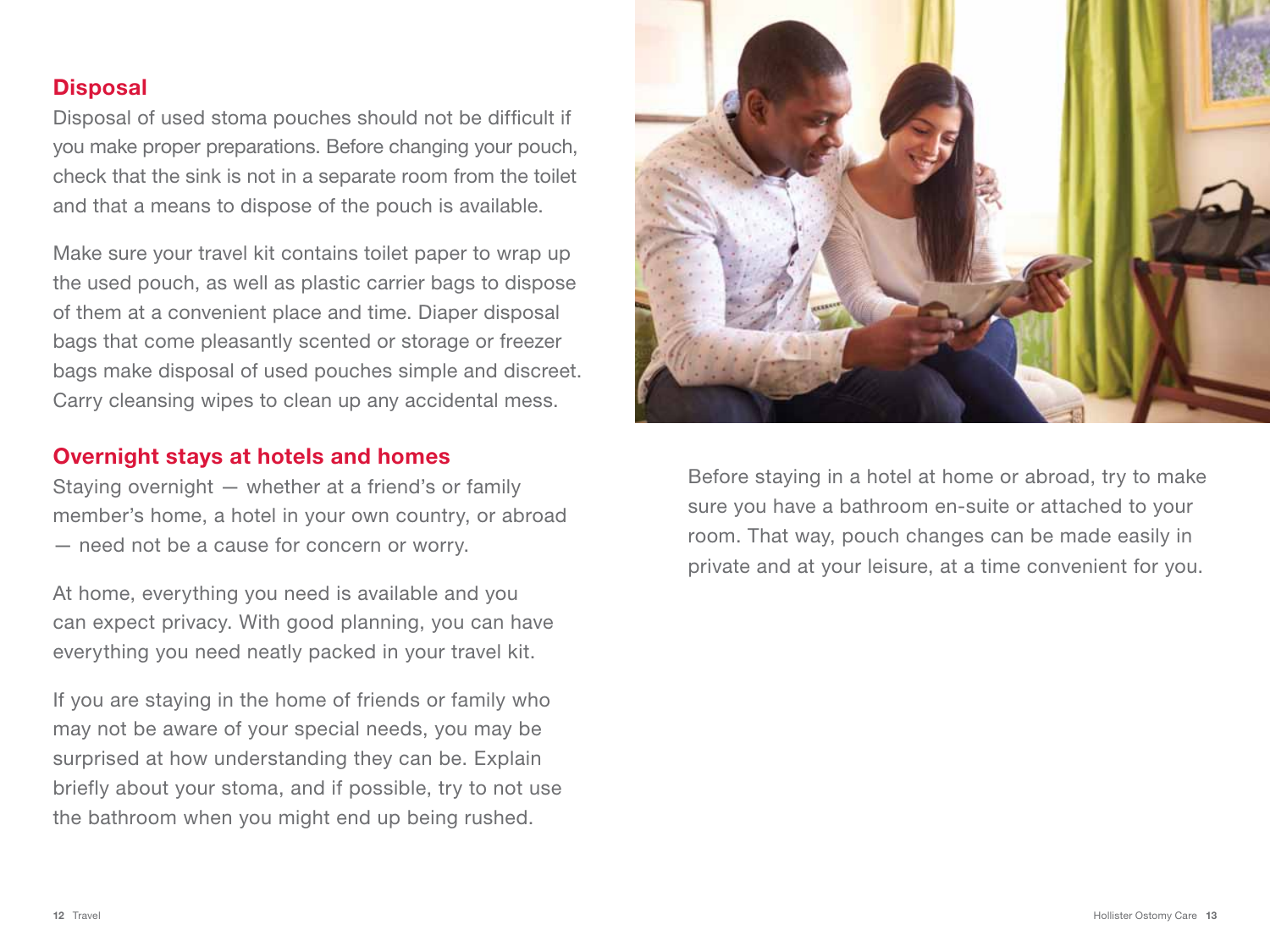## Recommendations for

## Food, Drink and Clothing

### Food and drink

While traveling internationally, general recommendations on food and drink are the same for anyone. If in doubt about the quality of the water supply, buy bottled water for drinking and cleaning teeth. You should also use bottled water if you irrigate your colostomy.

Likewise, eating foods that have been well-cooked or washed in clean water, or come from a reliable source is important for everyone. Be aware of the possibility of becoming dehydrated in hot climates.

Any change of water, climate or food can upset a person's bowels, so be prepared. You may want to pack some antidiarrheal medications or rehydration salts just as a precaution. Antidiarrheal medications are available without a prescription from your pharmacist, and if taken at the first signs of diarrhea, will usually prevent the problem from continuing. Be sure to discuss all medications with your healthcare professional.

Diarrhea, particularly if accompanied by a fever and vomiting, may also lead to a shortage of salt in the body. The difficulty is knowing how much salt needs replacing. Don't take salt on its own, always add it to your food. If your diarrhea persists for 24 hours, seek medical help.

### **Dehydration**

In hot climates, as chances of dehydrating increase, people with stomas should drink more fluids — preferably water. A sign of being dehydrated is the production of less urine than usual.

Special rehydrating solutions, such as sports drinks, can be useful for severe cases of dehydration and are readily available. However, commercial sports drinks also contain varying amounts of salt and sugar.

If you have antidiarrheal medication with you and watch what you eat and drink, you can enjoy the local delights; but be sensible and avoid excess. Also remember: too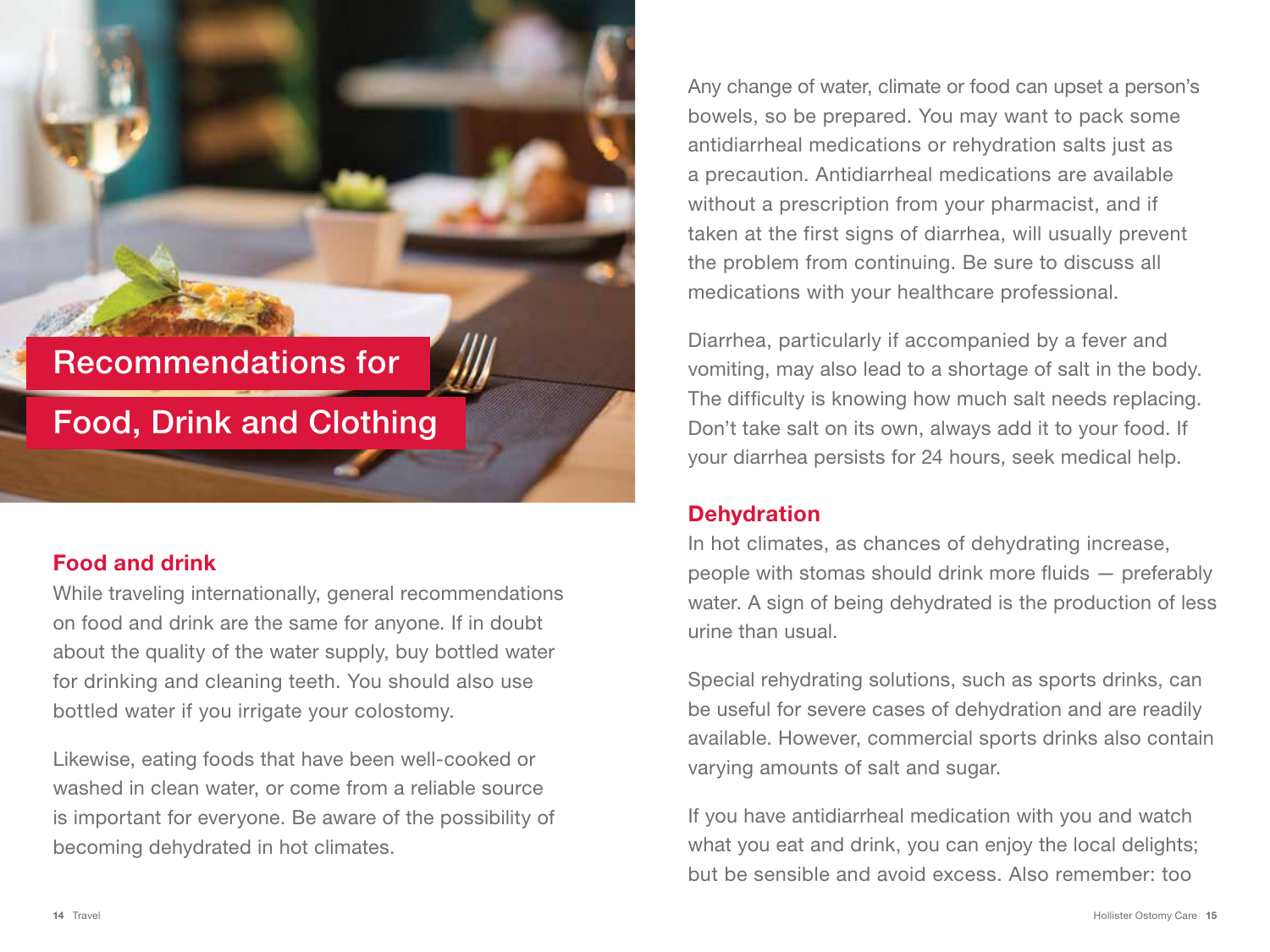much alcohol will accelerate dehydration, so don't overdo it.

## Feeling confident

When you are on a holiday or vacation, you want to relax and enjoy yourself. Part of this is to be able to wear what you like.

With a stoma, there are very few restrictions on clothing. Just be careful to avoid especially tight clothing that may restrict the flow of body waste into your pouch.

There is no reason why people with a stoma cannot enjoy the beach or a pool. Depending on the position of your stoma, you may select a style of swimwear that makes you most comfortable.

Some people select a bold-patterned swimsuit that helps distract from any bulges that may be caused by the pouch. Some also find beach wraps and throws useful over their swimsuit.

If you can't find a swimsuit that you like, there are special suppliers that make bathing suits for special needs. The UOAA or your WOC/ET nurse can also help you find the right resources.



Stoma surgery is a major operation that should not be underestimated. The first few weeks or even months may be a struggle as you gradually adjust.

As long as you have no complications and your healthcare professional has no objection, you can enjoy any kind of sporting activity at home or while you are traveling. Contact sports and those that involve a lot of bending, such as bowling and aerobics, are possible.

If you would like to talk to someone about a particular sport, contact the UOAA. They may be able to put you in touch with someone who is currently enjoying your sport and can give you some practical recommendations.

The most important thing to remember is to plan ahead. If you do, your ostomy will not stand in the way of your enjoyment of travel.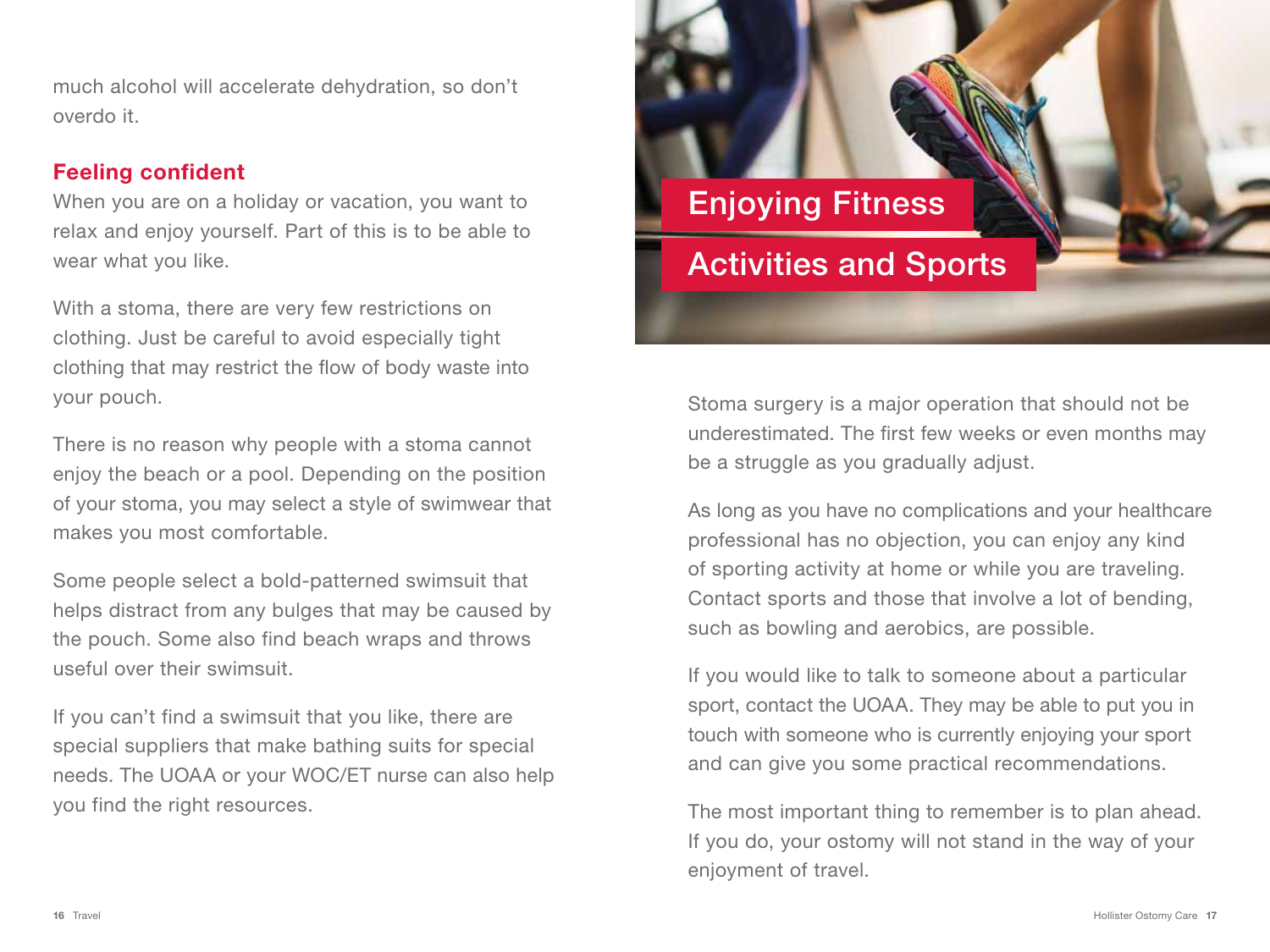## Hollister Secure Start Services

You may have questions about your ostomy, how to care for your stoma, and how to keep living the life you want to live — but you don't have to figure it out on your own. Hollister Secure Start services offers FREE dedicated ostomy support for as long as you need it, regardless of the brand of products you use.

Enrolling is simple and provides lifetime access to Hollister Secure Start services. Ask your clinician for help enrolling, or you can speak to a member of our team by calling 1.888.808.7456.

### Here's how it works:

After you enroll, you will receive an introductory kit that includes a travel bag, stoma measuring guide, mirror, scissors, and educational booklets. You will be matched with a dedicated Consumer Service Advisor who can walk you through the introductory kit and work with you to ensure you get the care you need, including help with:

- Finding the right products
- Helping you sort out your insurance coverage
- Identifying product supplier options
- Accessing an ostomy nurse over the phone to find answers to your clinical product questions
- Providing product information and condition-specific education
- Finding local resources

Your Consumer Service Advisor will check in periodically to see how you are doing and to answer any questions. You should expect your first phone call within 72 hours of enrolling.

To learn more about taking care of your ostomy or how Hollister Secure Start services can support you, please call us at 1.888.808.7456 or visit www.securestartservices.com.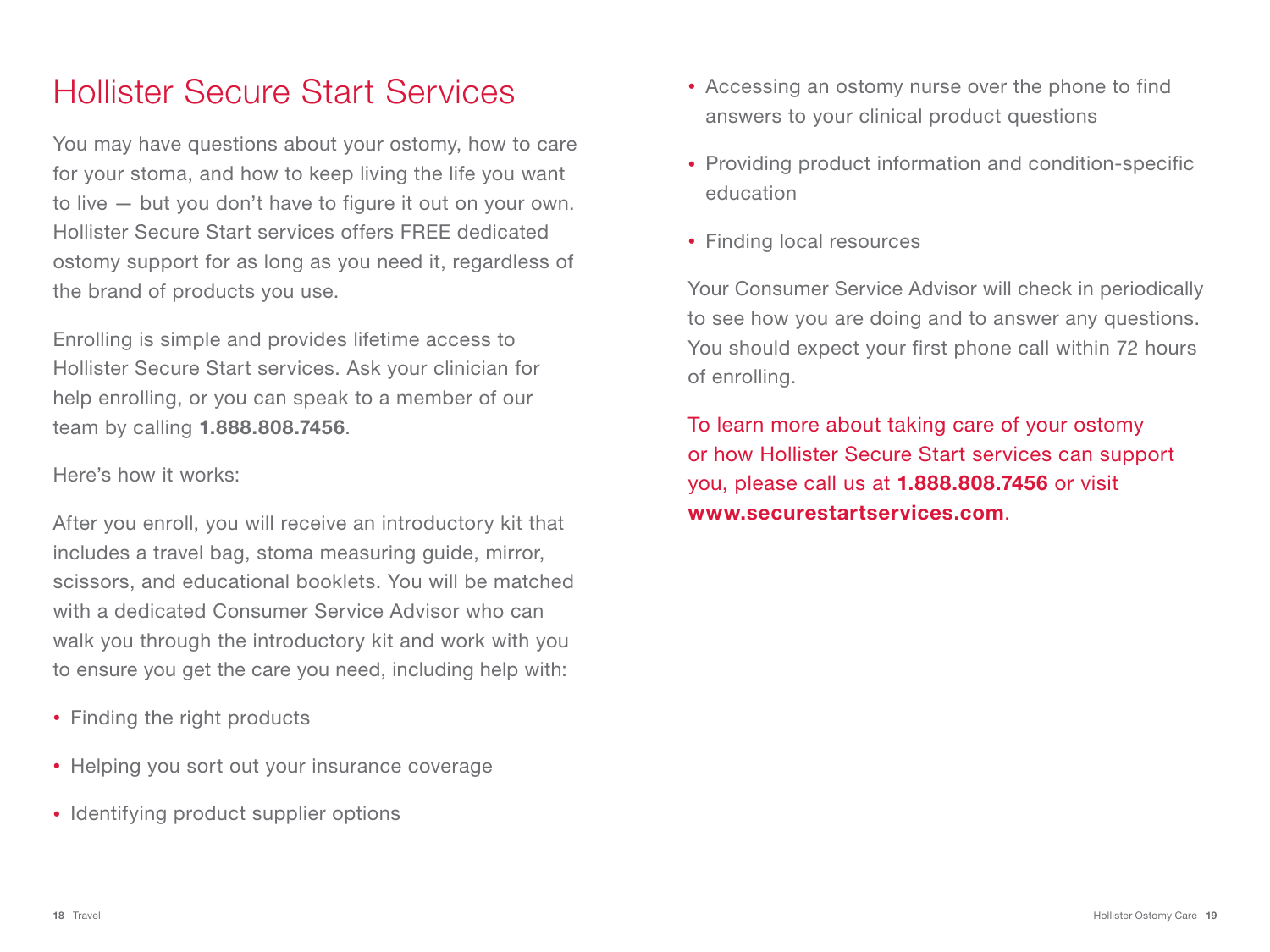## Resources

Your healthcare professional and your WOC/ET nurse will be very important resources for you in the days ahead. You also have ongoing access to online information, or printed educational materials, at www.hollister.com/ostomycareresources such as:

### • The "Understanding Your Ostomy" Booklet Series

Provides information on lifestyle-related topics such as diet, travel, sports, and fitness

- "Caring for Your Loved One with an Ostomy" Booklet Provides information and support for your loved one(s), in helping you live life to the fullest after ostomy surgery
- • "Routine Care of Your Ostomy" Care Tip Provides information on how to care for an ostomy

#### • "Ostomy Educational Theatre" Video Modules

Provides an overview of ostomy products, helping you to choose the products that are right for you and learn how to use them

#### • "Living with a Stoma" Video Modules

Provides insights from other people who have been through stoma surgery on how to lead full and productive lives

Ostomy support groups are also available to individuals who have had ostomy surgery. Here, you are able to interact with people who are facing many of the same challenges that you are. The ability to discuss issues with someone who understands what you are experiencing can be very beneficial.

#### Hollister Secure Start Services

1.888.808.7456 | www.securestartservices.com

## United Ostomy Associations of America, Inc. (UOAA)

1.800.826.0826 | info@uoaa.org | www.ostomy.org

### Crohn's & Colitis Foundation of America, Inc. (CCFA)

1.800.932.2423 | www.ccfa.org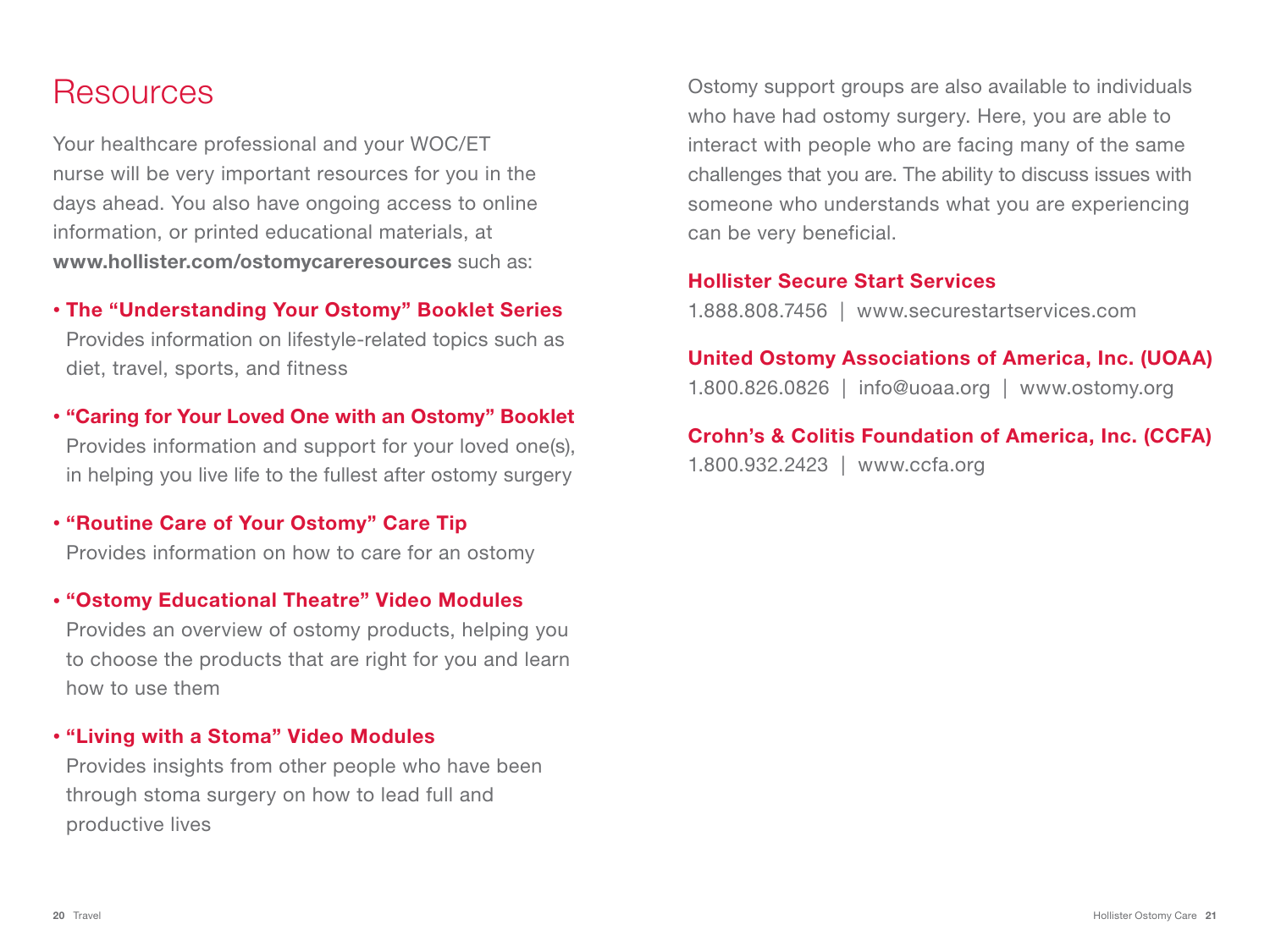## **Glossary**

## **Codeine**

Medicine that slows and thickens stoma output. In some countries, this medication is illegal in any form without a prescription. Check before you travel.

## **Colon**

Another term for the large intestine or last portion of the gastrointestinal tract.

## Colostomy

An ostomy (surgical opening) created in the colon; part of the large intestine or colon.

## **Dehydration**

A loss of too much water from the body.

## Diarrhea

Loose water-like fecal output from the stoma that is more so than usual.

## Ileostomy

An ostomy (surgical opening) created in the small intestine.

## Infectious

Can be spread from one person to the next; also "contagious."

## Peristomal Skin

The area around the stoma starting at the skin/stoma junction and extending outward to the area covered by the pouching system.

## Pouch

The bag that collects output from the stoma.

## Skin Barrier

The portion of your pouching system that fits immediately around your stoma. It protects your skin and holds the pouching system in place. Sometimes called a wafer.

## Stoma

A surgically created opening in the gastrointestinal or urinary tract. Also known as an ostomy.

## **Stool**

Waste material from the bowel. Also known as feces or bowel movement.

## Urostomy

An ostomy (surgical opening) created to drain urine.

## Wear time

The length of time a pouching system can be worn before it fails. Wear times can vary but should be fairly consistent for each person.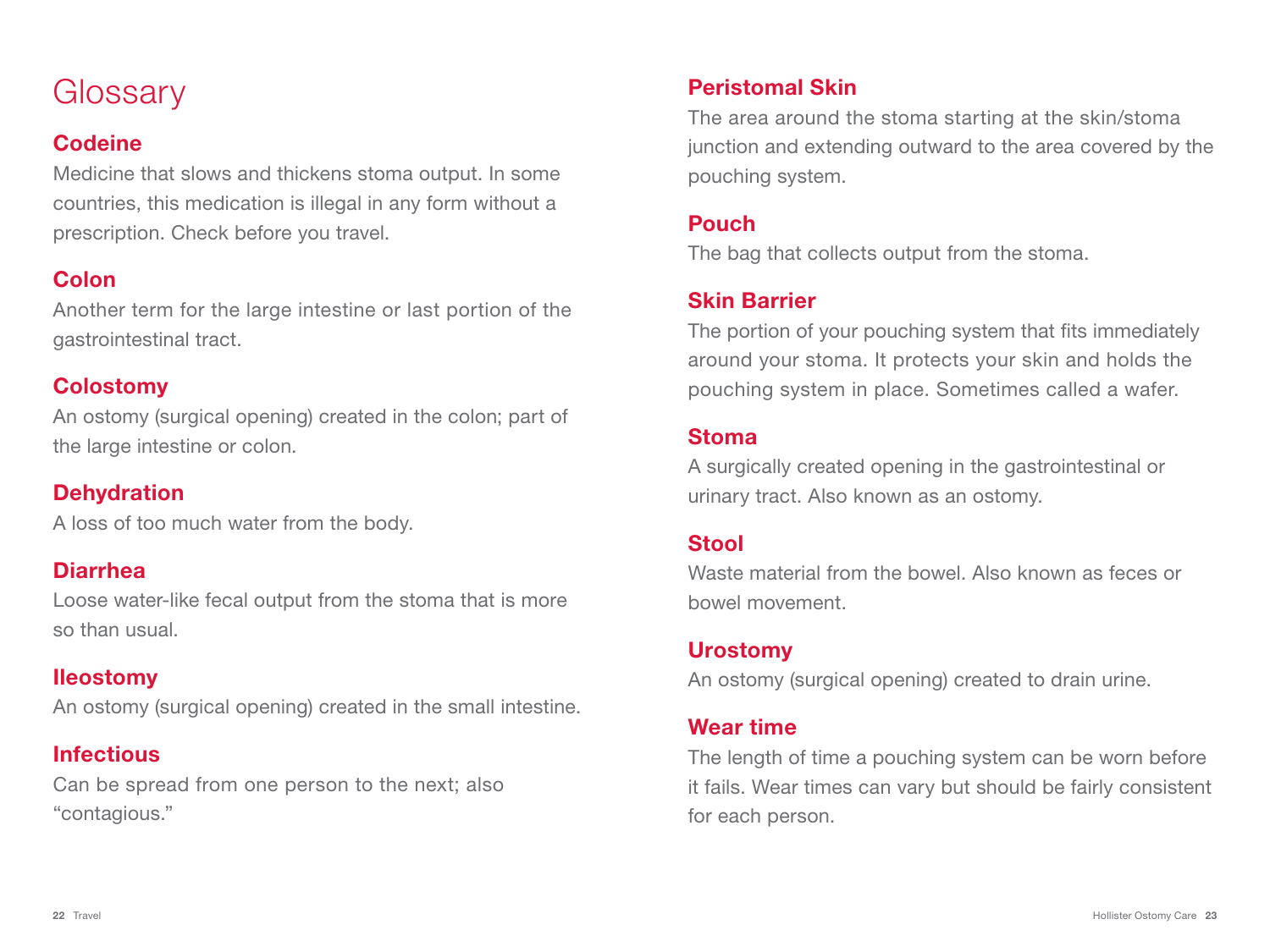# Ostomy product supplies

Once you have established a product fit that is right for you, it is time to find a supplier that can provide you with an ongoing supply of ostomy products. There are several considerations when choosing a supplier:

- Do you want to work with a national or regional durable medical equipment (DME) supplier who can mail your supplies, or do you prefer to pick up supplies at a local pharmacy or DME supplier?
- Can the supplier bill your insurance in-network to minimize your out-of-pocket expense?
- Do you already have a DME supplier that serves your other medical device needs?

Ostomy products are specialized supplies that are not available through all pharmacies. You may choose to use mail order supply companies or purchase through a local retailer.

Many ostomy supplies are covered by private insurance plans, military benefits, Medicare, and Medicaid. Check with your carrier to find out your level of coverage and if you must use a specific supplier.

## Notes: